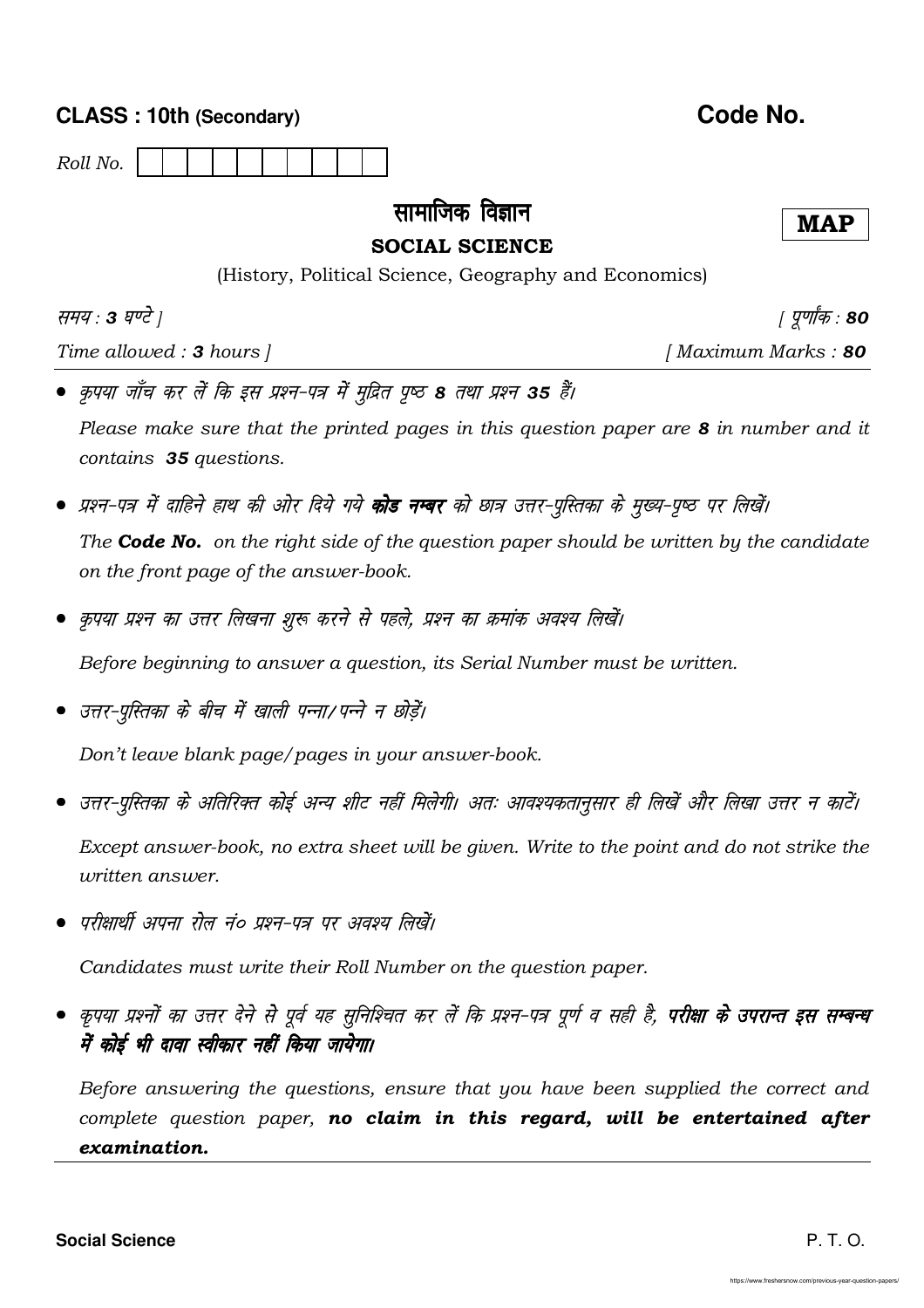#### सामान्य निर्देश :

General Instructions :

(i) सभी प्रश्न अनिवार्य हैं।

#### All questions are compulsory.

- (ii) सभी प्रश्नों के अंक उनके सामने दर्शाए गए हैं। Marks of all the questions are shown against them.
- (iii) किसी प्रश्न के सभी भागों के उत्तर एक स्थान पर साथ-साथ दीजिए।

Attempt all parts of a question together.

(iv) 1 अंक वाले प्रत्येक प्रश्न का उत्तर **एक वाक्य** से अधिक न हो।

Answer to each question carrying  $1$  mark should not exceed more than one sentence.

(v) 2 अंकों वाले प्रत्येक प्रश्न का उत्तर 30 शब्दों से अधिक न हो।

Answer to each question carrying 2 marks should not exceed 30 words.

(vi) 3 अंकों वाले प्रत्येक प्रश्न का उत्तर 40 से 60 शब्दों से अधिक न हो।

Answer to each question carrying 3 marks should not exceed 40 to 60 words.

(vii) 6 अंकों वाले प्रत्येक प्रश्न का उत्तर 100 से 125 शब्दों से अधिक न हो।

Answer to each question carrying 6 marks should not exceed 100 to 125 words.

(viii) प्रश्न संख्या 8 एवं 28 के लिए दिए गये **भारत** के रेखा मानचित्र को अपनी उत्तर-पुस्तिका के साथ अवश्य संलग्न कीजिए।

You must attach the given outline map of India for Question Nos. 8 and 28 along with your answer book.

(ix) कृपया मानचित्र पर अपनी **उत्तर-पुस्तिका का क्रमांक** अवश्य लिखिए।

You must write your **Answer Book Sr. No.** on the map.

# [ bfrgkl ] [ M. M : 20

### [ HISTORY ]

1. fujadq'kokn ls vki D;k le>rs gS a \ 1

What do you understand by Absolutism ?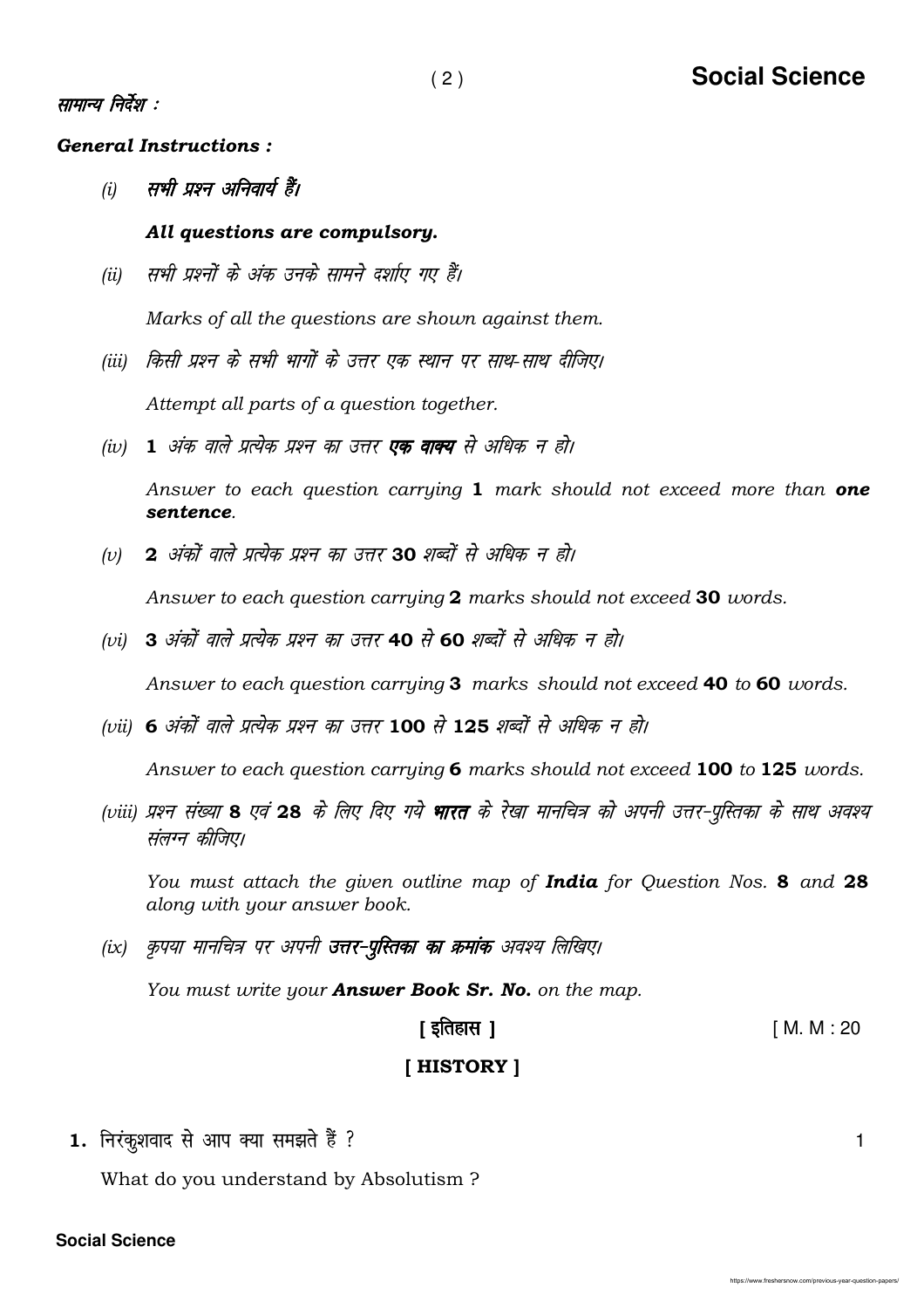| <b>Social Science</b><br>(3)                                                                |   |  |  |  |  |  |
|---------------------------------------------------------------------------------------------|---|--|--|--|--|--|
| 2. 1848 ई० में सार्डिनिया-पीडमॉण्ट का शासक कौन था ?                                         |   |  |  |  |  |  |
| Who was the ruler of Sardinea-Pidmont in 1848 AD?                                           |   |  |  |  |  |  |
| 3. वियतनाम में 'विद्वानों का विद्रोह' कब हुआ था ?                                           | 1 |  |  |  |  |  |
| When 'Scholars Revolt' took place in Vietnam?                                               |   |  |  |  |  |  |
| 4. 'कॉर्न लॉ' का सम्बन्ध किस देश से है ?                                                    | 1 |  |  |  |  |  |
| चीन<br>(क)<br>जापान<br>(ख)                                                                  |   |  |  |  |  |  |
| इंग्लैण्ड<br>अमेरिका<br>$(\overline{\mathsf{H}})$<br>(घ)                                    |   |  |  |  |  |  |
| To which Country ' Corn Law' is related?                                                    |   |  |  |  |  |  |
| China<br>(a)<br>Japan<br>(b)                                                                |   |  |  |  |  |  |
| England<br>America<br>(d)<br>(c)                                                            |   |  |  |  |  |  |
| 5. विनिमय दर क्या होती है ? यह कितने प्रकार की होती है ?                                    | 3 |  |  |  |  |  |
|                                                                                             |   |  |  |  |  |  |
| What is Exchange rate ? How many its types ?                                                |   |  |  |  |  |  |
| 6. मुद्रकों और प्रकाशकों ने अपने उत्पाद बेचने के कौन-कौन से नए गुर अपनाए ?                  | 3 |  |  |  |  |  |
| What were the new strategies developed by Printers and Publishers to sell their<br>Product? |   |  |  |  |  |  |
| 7. प्रथम विश्व युद्ध ने भारतीय राष्ट्रीय आंदोलन के विकास में किस प्रकार योगदान दिया ?       | 6 |  |  |  |  |  |
| How the first world war helped in the growth of the National Movement in India?             |   |  |  |  |  |  |
| अथवा                                                                                        |   |  |  |  |  |  |
| <b>OR</b>                                                                                   |   |  |  |  |  |  |
| बम्बई की बहुत सारी फिल्में शहर में बाहर से आने वालों की जिन्दगी पर आधारित क्यों होती हैं ?  |   |  |  |  |  |  |
| Why a number of Bombay films were about the lives of migrants?                              |   |  |  |  |  |  |
| 8. दिए गए <i>भारत</i> के रेखा मानचित्र पर निम्नलिखित स्थानों को दर्शाइए :                   |   |  |  |  |  |  |
| On the given outline map of <i>India</i> show the following places :                        |   |  |  |  |  |  |
| भारत की आर्थिक राजधानी<br>(i)                                                               | 1 |  |  |  |  |  |
| Economic Capital of India.                                                                  |   |  |  |  |  |  |
| वह स्थान जहाँ 1916 ई० में गाँधी जी ने सत्याग्रह आन्दोलन चलाया था।<br>(ii)                   | 1 |  |  |  |  |  |
| The place where Gandhiji organised Satyagraha movement in 1916 AD.                          |   |  |  |  |  |  |
| <b>Social Science</b><br>P. T. O.                                                           |   |  |  |  |  |  |
| https://www.freshersnow.com/previous-vear-question-papers/                                  |   |  |  |  |  |  |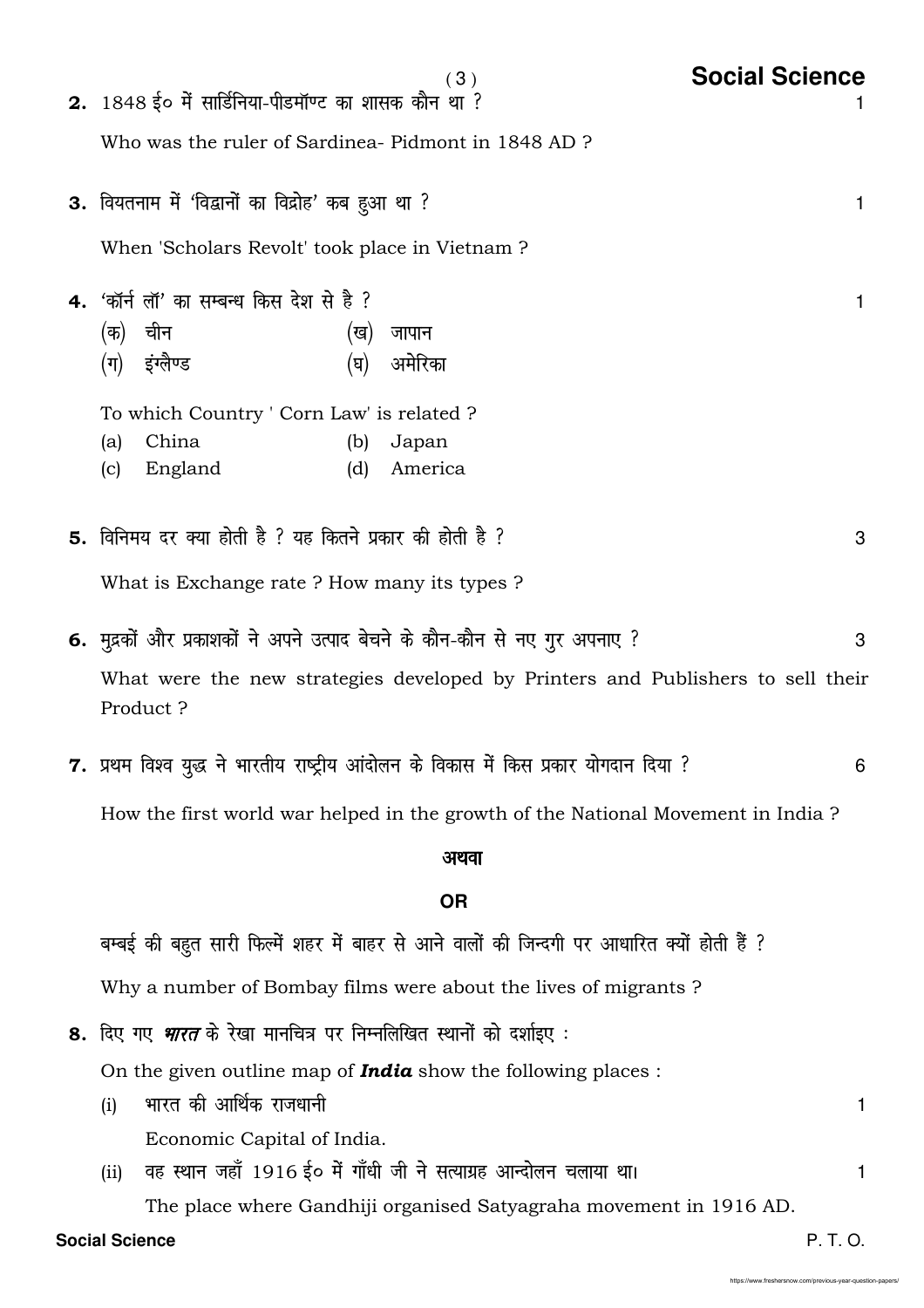# ( 4 ) **Social Science** (iii) वह स्थान जहाँ दिसम्बर, 1920 में कांग्रेस का अधिवेशन हुआ था। The place where Congress Session was held in December 1920.

(iv) वह स्थान जहाँ भारत का पहला लौह एवं इस्पात संयंत्र स्थापित हुआ। The place where the first iron and steel started.

# $($ केवल दृष्टिहीन परीक्षार्थियों के लिए)

# (For Blind Candidates only)

नोट : निम्नलिखित प्रश्न केवल दृष्टिहीन परीक्षार्थियों के लिए प्रश्न संख्या 8 के स्थान पर हैं :

The following questions are only for **Blind Candidates** in lieu of Question No.  $8$ :

| (i)                                                                                                                 | भारत की आर्थिक राजधानी का नाम लिखिए।                                                                                                                                                                                                                                                                                                                                        | 1            |  |  |  |
|---------------------------------------------------------------------------------------------------------------------|-----------------------------------------------------------------------------------------------------------------------------------------------------------------------------------------------------------------------------------------------------------------------------------------------------------------------------------------------------------------------------|--------------|--|--|--|
|                                                                                                                     | Name the Economic Capital of India.                                                                                                                                                                                                                                                                                                                                         |              |  |  |  |
| (ii)                                                                                                                | 1916 ई० में गाँधी जी ने सत्याग्रह आन्दोलन कहाँ चलाया था ?<br>Where Gandhiji organised Satyagraha Movement in 1916 AD.                                                                                                                                                                                                                                                       | $\mathbf{1}$ |  |  |  |
| दिसम्बर 1920 ई० में कांग्रेस का अधिवेशन कहाँ हुआ था ?<br>(iii)<br>Where was Congress Session held in December 1920. |                                                                                                                                                                                                                                                                                                                                                                             |              |  |  |  |
| (iv)                                                                                                                | भारत का पहला लौह एवं इस्पात संयंत्र कहाँ स्थापित हुआ था ?<br>Where was the first iron and steel factory started in India.                                                                                                                                                                                                                                                   | $\mathbf{1}$ |  |  |  |
|                                                                                                                     | [ राजनीति विज्ञान ]                                                                                                                                                                                                                                                                                                                                                         | [M. M: 25]   |  |  |  |
|                                                                                                                     | [ POLITICAL SCIENCE ]                                                                                                                                                                                                                                                                                                                                                       |              |  |  |  |
| 9. बहुसंख्यकवाद से आप क्या समझते हैं ?                                                                              |                                                                                                                                                                                                                                                                                                                                                                             |              |  |  |  |
|                                                                                                                     | What do you understand by Majoritariansim.                                                                                                                                                                                                                                                                                                                                  |              |  |  |  |
| 10. गठबंधन सरकार क्या होती है ?<br>$\mathbf{1}$                                                                     |                                                                                                                                                                                                                                                                                                                                                                             |              |  |  |  |
| What is Coalition government.                                                                                       |                                                                                                                                                                                                                                                                                                                                                                             |              |  |  |  |
| $(\overline{\mathsf{r}})$<br>(a)<br>(b)<br>(c)<br>(d)                                                               | <b>11.</b> इनमें से कौन-सा राजनीतिक दल राष्ट्रीय दल <i><b>नहीं</b></i> है ?<br>(क)  भारतीय राष्ट्रीय कांग्रेस        (ख)  भारतीय जनता पार्टी<br>(घ) भारतीय कम्युनिस्ट पार्टी<br>त्रिमूल कांग्रेस<br>Which of the following is <b>not</b> a National Party?<br><b>Indian National Congress</b><br>Bhartiya Janta Party<br><b>Trimul Congress</b><br>Communist Party of India | $\mathbf{1}$ |  |  |  |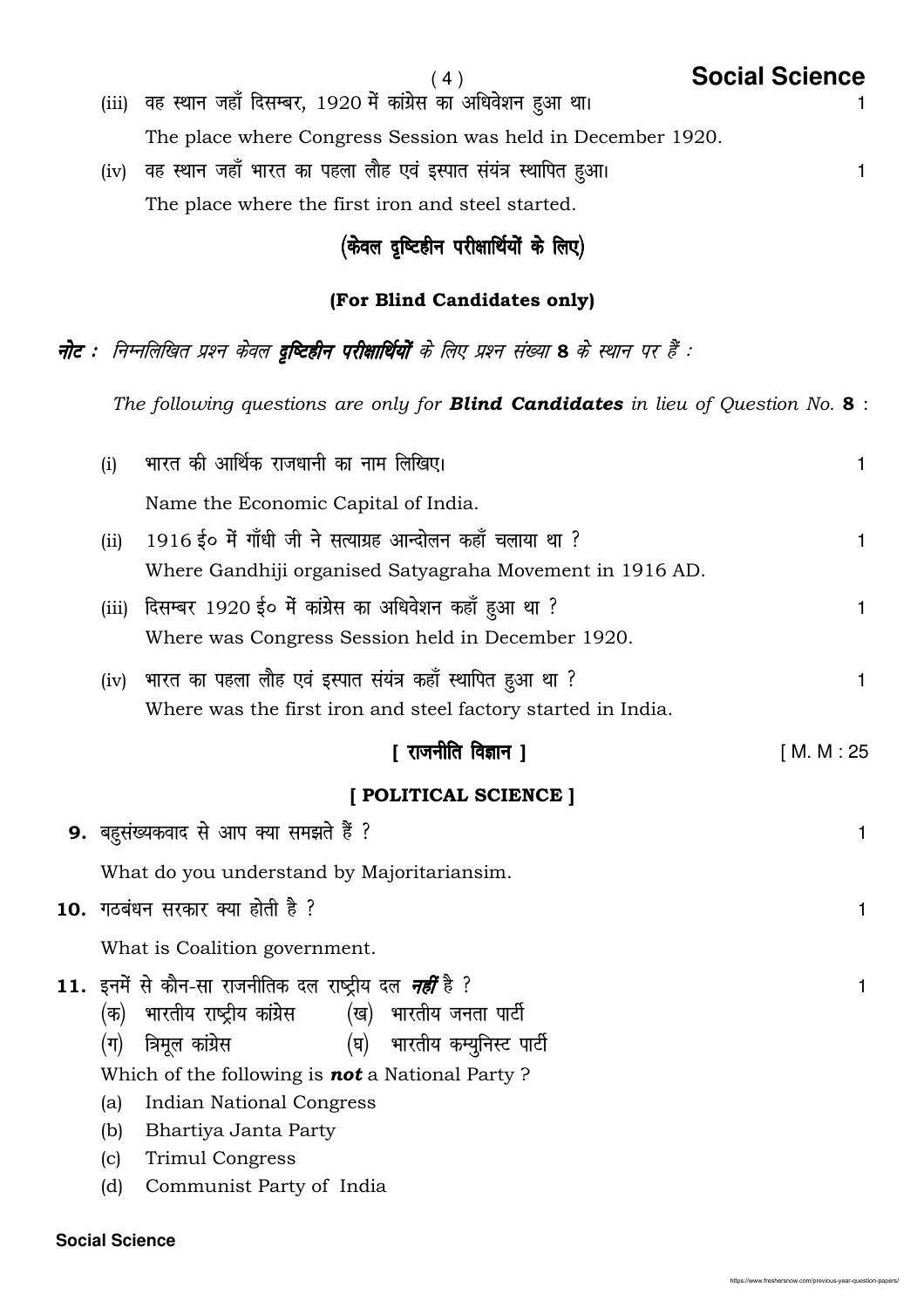| (क)        | 12. 'फेडेकोर' का सम्बन्ध किस देश से है ?<br>नेपाल                  | (ख)        | बोलिविया                                                                | 1              |
|------------|--------------------------------------------------------------------|------------|-------------------------------------------------------------------------|----------------|
| (ग)        | श्रीलंका                                                           | (घ)        | बेल्जियम                                                                |                |
|            | FEDECOR is related to which country ?                              |            |                                                                         |                |
| (a)<br>(c) | Nepal<br>Sri Lanka                                                 | (b)<br>(d) | <b>Bolivia</b><br>Belgium                                               |                |
|            | <b>13.</b> सत्ता की साझेदारी के पक्ष में कोई <i>दो</i> तर्क दीजिए। |            |                                                                         | $\overline{2}$ |
|            | Give two logic in favour of power sharing.                         |            |                                                                         |                |
|            | <b>14.</b> एकात्मक सरकार की कोई <i>दो</i> विशेषताएँ लिखिए।         |            |                                                                         | $\overline{2}$ |
|            | Give two features of unitary form of government.                   |            |                                                                         |                |
|            | <b>15.</b> लैंगिक असमानता से क्या अभिप्राय है ?                    |            |                                                                         | $\overline{2}$ |
|            | What do you meant by Gender Discrimination?                        |            |                                                                         |                |
|            | 16. राजनीतिक दलों के लिए क्या चुनौतियाँ हैं ?                      |            |                                                                         | 3              |
|            | What are the challenges for political parties?                     |            |                                                                         |                |
|            | <b>17.</b> लोकतंत्र किस तरह उत्तरदायी सरकार का गठन करता है ?       |            |                                                                         | 3              |
|            | How Democracy forms a responsible government?                      |            |                                                                         |                |
|            | <b>18. जनमत निर्माण में दल की क्या भूमिका होती है</b> ?            |            |                                                                         | 3              |
|            |                                                                    |            | What is the role of political party in the formation of public opinion? |                |
|            | 19. 1992 के संविधान संशोधन की मुख्य विशेषताओं को लिखिए।            |            |                                                                         | 6              |
|            |                                                                    |            | Write salient features of 1992 Constitutional Amendment.                |                |

अथवा

**OR** 

बोलिविया के जल-युद्ध का वर्णन कीजिए।

Explain the water-war of Bolivia.

# [ Hkwxksy ] [ M. M : 20

# [ GEOGRAPHY ]

20. जैव संसाधन का कोई *एक* उदाहरण दीजिए । सामान का प्रकार का प्रकार का प्रकार का प्रकार का प्रकार ।

Give **one** example of Biotic resources.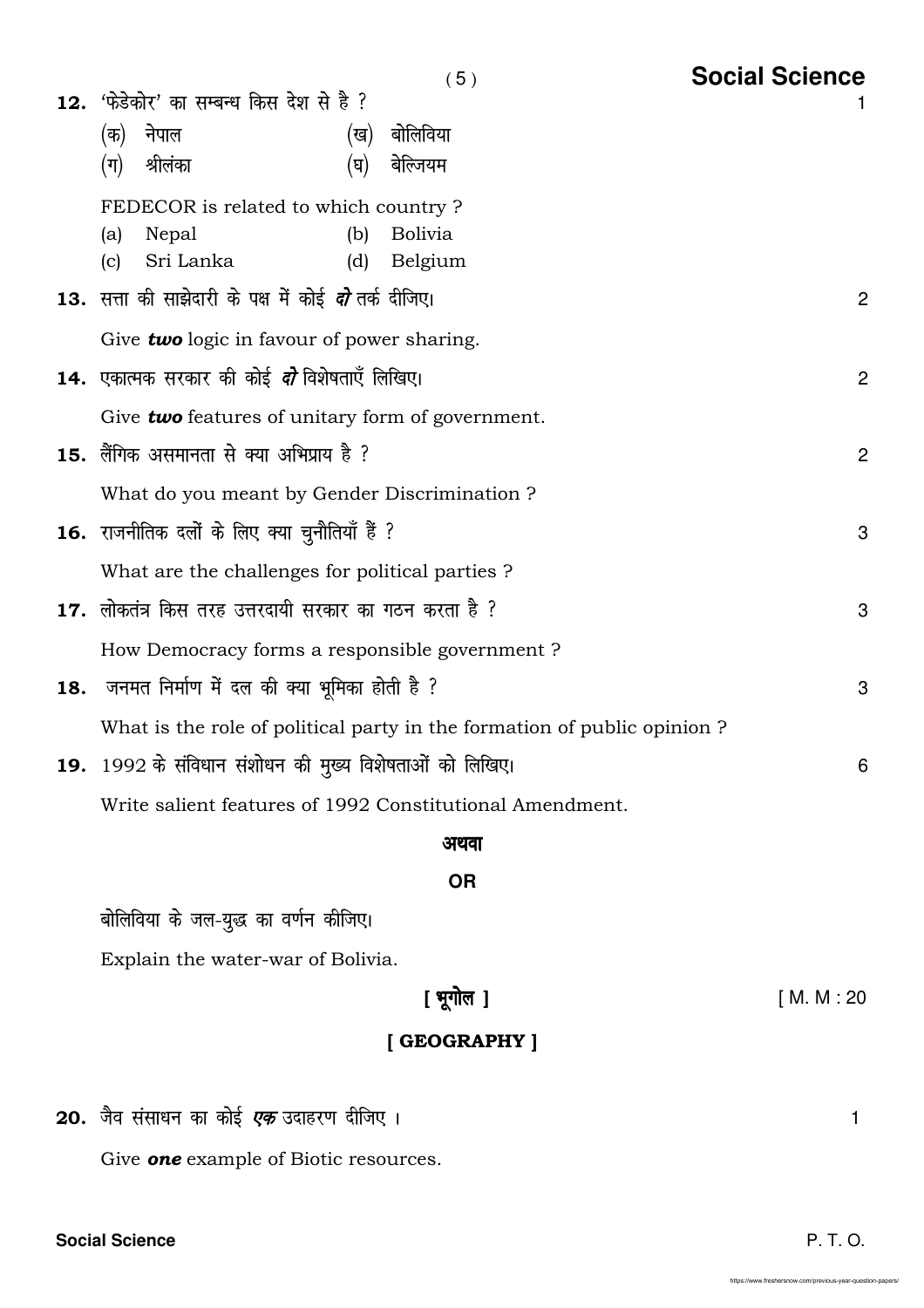|     |                                              |                                                                     |     | (6)                                                                                                            | <b>Social Science</b> |   |
|-----|----------------------------------------------|---------------------------------------------------------------------|-----|----------------------------------------------------------------------------------------------------------------|-----------------------|---|
|     |                                              |                                                                     |     | 21. परिवहन का कौन-सा साधन वाहनांतरण हानियों तथा देरी को घटाता है ?                                             |                       |   |
|     |                                              |                                                                     |     | Which mode of transportation reduces trans-shipment losses and delay ?                                         |                       |   |
|     |                                              | 22. पंजाब में भूमि निम्नीकरण का निम्नलिखित में मुख्य कारण क्या है ? |     |                                                                                                                | 1                     |   |
|     | (क)                                          | गहन खेती                                                            |     | (ख) अधिक सिंचाई                                                                                                |                       |   |
|     | $(\pi)$                                      | वनोन्मूलन                                                           |     | (घ) अति पशुचारण                                                                                                |                       |   |
|     |                                              |                                                                     |     | Which one of the following is the main causes of land degradation in Punjab?                                   |                       |   |
|     | (a)                                          | Intensive Cultivation (b) Over irrigation                           |     |                                                                                                                |                       |   |
|     | (c)                                          | Deforestation                                                       | (d) | Over Grazing                                                                                                   |                       |   |
| 23. |                                              |                                                                     |     | झारखंड में स्थित कोडरमा निम्नलिखित में किस खनिज का अग्रणी उत्पादक है ?                                         | 1                     |   |
|     | (क)                                          | बॉक्साइट                                                            | (ख) | अभ्रक                                                                                                          |                       |   |
|     | (ग)                                          | लोह अयस्क                                                           | (घ) | तॉबा                                                                                                           |                       |   |
|     |                                              | minerals?                                                           |     | Koderma, in Jharkhand is the leading producer of which one of the following in                                 |                       |   |
|     | (a)                                          | Bauxite                                                             | (b) | Mica                                                                                                           |                       |   |
|     | (c)                                          | Ironore                                                             | (d) | Copper                                                                                                         |                       |   |
|     |                                              | 24. जल दुर्लभता क्या है और इसके मुख्य कारण क्या हैं ?               |     |                                                                                                                | 2                     |   |
|     |                                              |                                                                     |     | What is water scarcity and what are its main causes?                                                           |                       |   |
|     |                                              | 25. विनिर्माण क्या है ?                                             |     |                                                                                                                | 2                     |   |
|     |                                              | What is manufacturing?                                              |     |                                                                                                                |                       |   |
|     |                                              |                                                                     |     |                                                                                                                |                       |   |
|     |                                              | 26. सड़क परिवहन के तीन गुण बताइए।                                   |     |                                                                                                                | 3                     |   |
|     | Mention three merits of road transportation. |                                                                     |     |                                                                                                                |                       |   |
|     |                                              |                                                                     |     | 27. कृषि उत्पादन में वृद्धि सुनिश्चित करने के लिए सरकार द्वारा किए गए उपाय सुझाइए।                             | 6                     |   |
|     |                                              | Agricultural production.                                            |     | Suggest the initiative taken by the government to ensure the increase in                                       |                       |   |
|     | लिखिए :                                      |                                                                     |     | <b>28.</b> दिए गए <i>भारत</i> के रेखामानचित्र पर निम्नलिखित को प्रदर्शित कीजिए और उनके नाम उनकी स्थिति के निकट |                       |   |
|     |                                              | near their situation :                                              |     | On the given outline map of India show the following places and write their name                               |                       |   |
|     | (i)                                          | जलोढ़ मिट्टी क्षेत्र                                                |     |                                                                                                                |                       | 1 |

Region of Alluvial Soil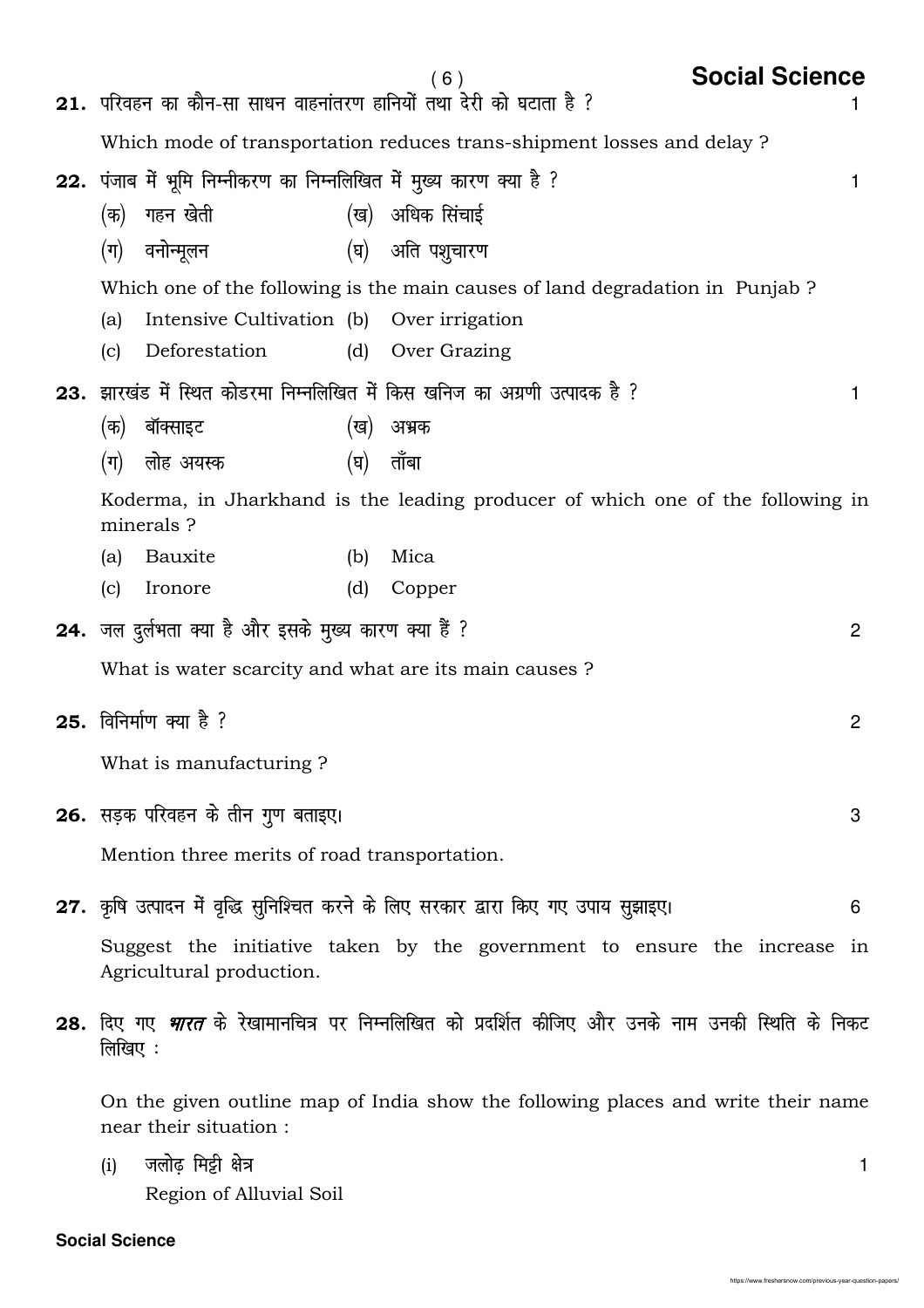| (ii)  | हीराकुड बॉध                                                                                                   | 1              |
|-------|---------------------------------------------------------------------------------------------------------------|----------------|
|       | Hira Kud Dam                                                                                                  |                |
| (iii) | मोहाली सॉफ्टवेयर टेक्नोलॉजी पार्क                                                                             | 1              |
|       | Mohali software technology park.                                                                              |                |
|       | (केवल दृष्टिहीन परीक्षार्थियों के लिए)                                                                        |                |
|       | (For Blind Candidates only)                                                                                   |                |
|       | <b>नोट</b> :  निम्नलिखित प्रश्न केवल दृ <b>ष्टिहीन परीक्षार्थियो</b> के लिए प्रश्न संख्या 28 के स्थान पर है : |                |
|       | The following questions are only for <b>Blind Candidates</b> in lieu of Question No. 28 :                     |                |
| (i)   | जलोढ़ मिट्टी क्षेत्र किन राज्यों में फैला हुआ है ?                                                            | $\mathbf{1}$   |
|       | In which states the region of alluvial soil is found?                                                         |                |
| (iii) | हीराकुड बॉंध किस राज्य में स्थित है ?                                                                         | 1              |
|       | In which state Hira Kud Dam is situated?                                                                      |                |
| (iii) | मोहाली सॉफ्टवेयर टेक्नोलॉजी पार्क किस राज्य में स्थित है ?                                                    | 1              |
|       | In which state the Mohali software technology park is situated?                                               |                |
|       | [ अर्थशास्त्र ]<br>[ M. M. : 15                                                                               |                |
|       | [ECONOMICS]                                                                                                   |                |
|       | 29. पेट्रोल बेचना एक  क्षेत्रक के अन्तर्गत है।<br>(प्राथमिक/तृतीयक)                                           |                |
|       | Sale of Petrol is in  sector.<br>(Primary/Tertiary)                                                           |                |
|       | 30. असंगठित क्षेत्रक किसे कहते हैं ?                                                                          | 1              |
|       | What is an unorganized sector?                                                                                |                |
|       |                                                                                                               |                |
|       | 31. सेवा क्षेत्रक से क्या अभिप्राय है ?                                                                       | 1              |
|       | What is meant by service sector?                                                                              |                |
|       | 32. भारत में सिक्के कौन जारी करता है ?                                                                        | 1              |
|       | Who issues coins in India?                                                                                    |                |
|       | 33. अदृश्य बेरोजगारी से आप क्या समझते हैं ?                                                                   | $\overline{2}$ |
|       | What do you understand by disguised unemployment ?                                                            |                |
|       |                                                                                                               |                |